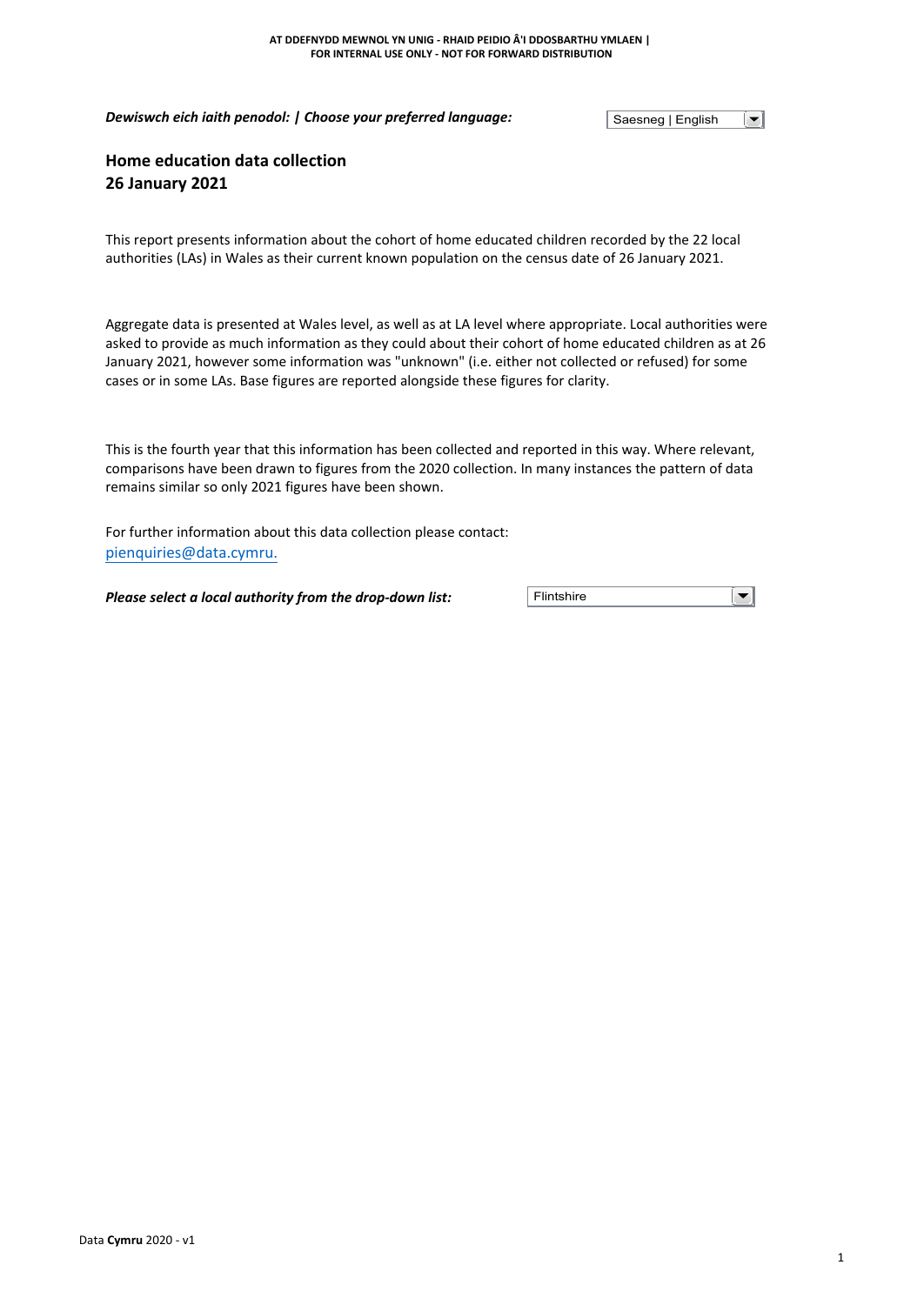# **Part 1: Children known to be home educated on 26 January 2021**

Across Wales there were 3,952 children known to be home educated in Nursery - Year 11 on 26 January 2021. This was 1,053 more than the 2,899 reported on the census date in 2020, an increase of around 36%.

In Flintshire the number of home educated children reported increased from 124 in 2020 to 157 in 2021 (27%).



**Figure 1: Number of children known to be home educated on the census date**

Across LAs, the number of home educated children ranged from 406 in Carmarthenshire to 50 in Merthyr Tydfil. The average (mean) number of home educated children was 180 per LA, up from 132 per LA in 2020. Because this data is not normally distributed, the median is a better measure of central tendency. The median number of home educated children per LA was 157, up from 110 per LA in 2020. This information is shown in Figure 2.



#### **Figure 2: Number of children known to be home educated on the census date**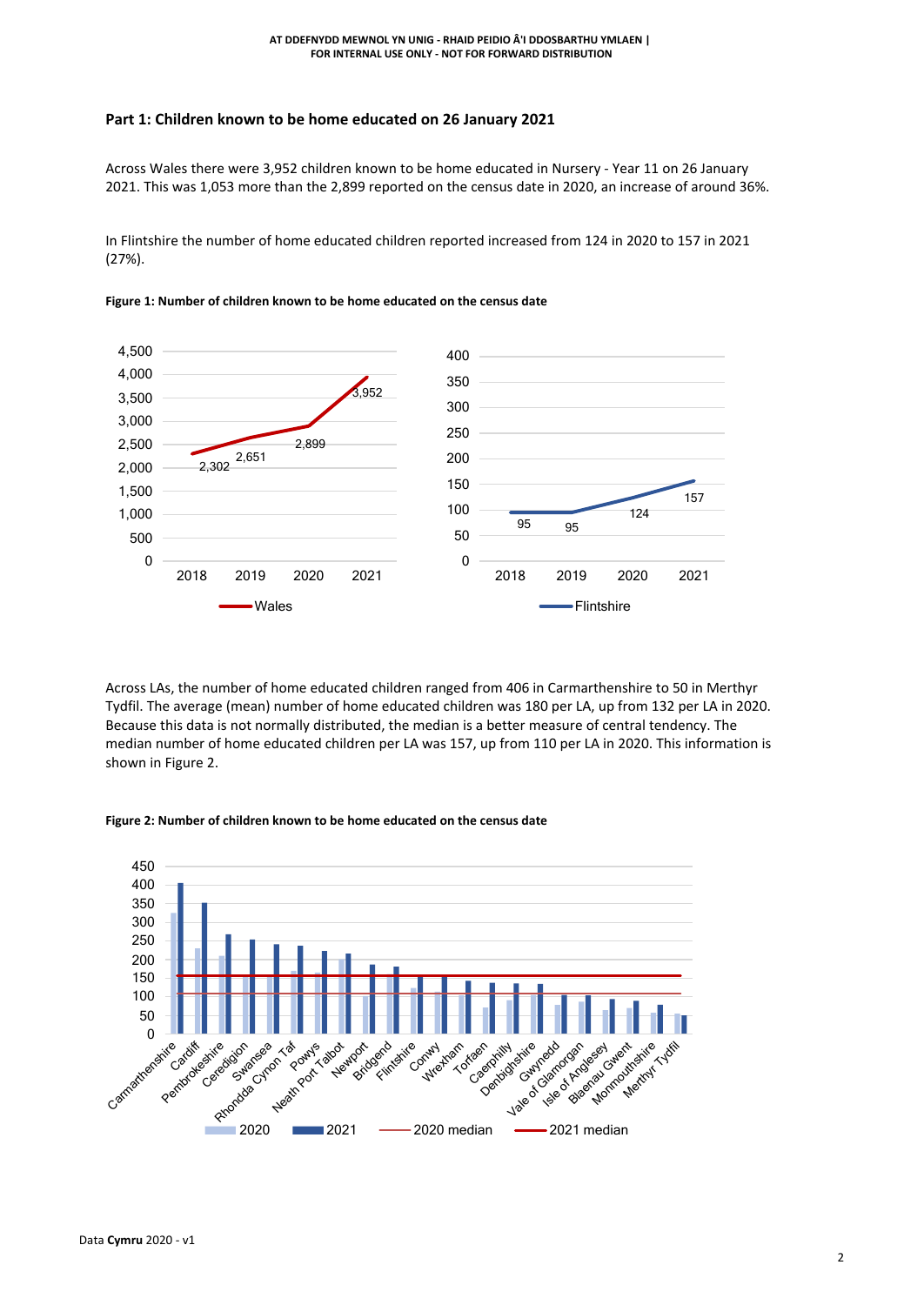On 26 January 2021 there were 9.5 home educated children per 1,000 pupils in Reception to Year 11 in Wales (2020 PLASC). This was an increase from 7.0 home educated children per 1,000 pupils in 2020.

In Flintshire the rate rose from 6 per 1,000 pupils in 2020 to 7.5 per 1,000 pupils in 2021.



## **Figure 3: Rate of home educated children per 1,000 pupils (Reception - Year 11)**

The rate of home educated children ranged from 18.9 per 1,000 pupils in Ceredigion to 5.3 per 1,000 pupils in the Vale of Glamorgan and Caerphilly, shown in Figure 4. Between 2020 and 2021, 21 of the 22 LAs reported an increase in their rate of home educated children.



#### **Figure 4: Rate of home educated children per 1,000 pupils (Reception - Year 11), 26 January 2021**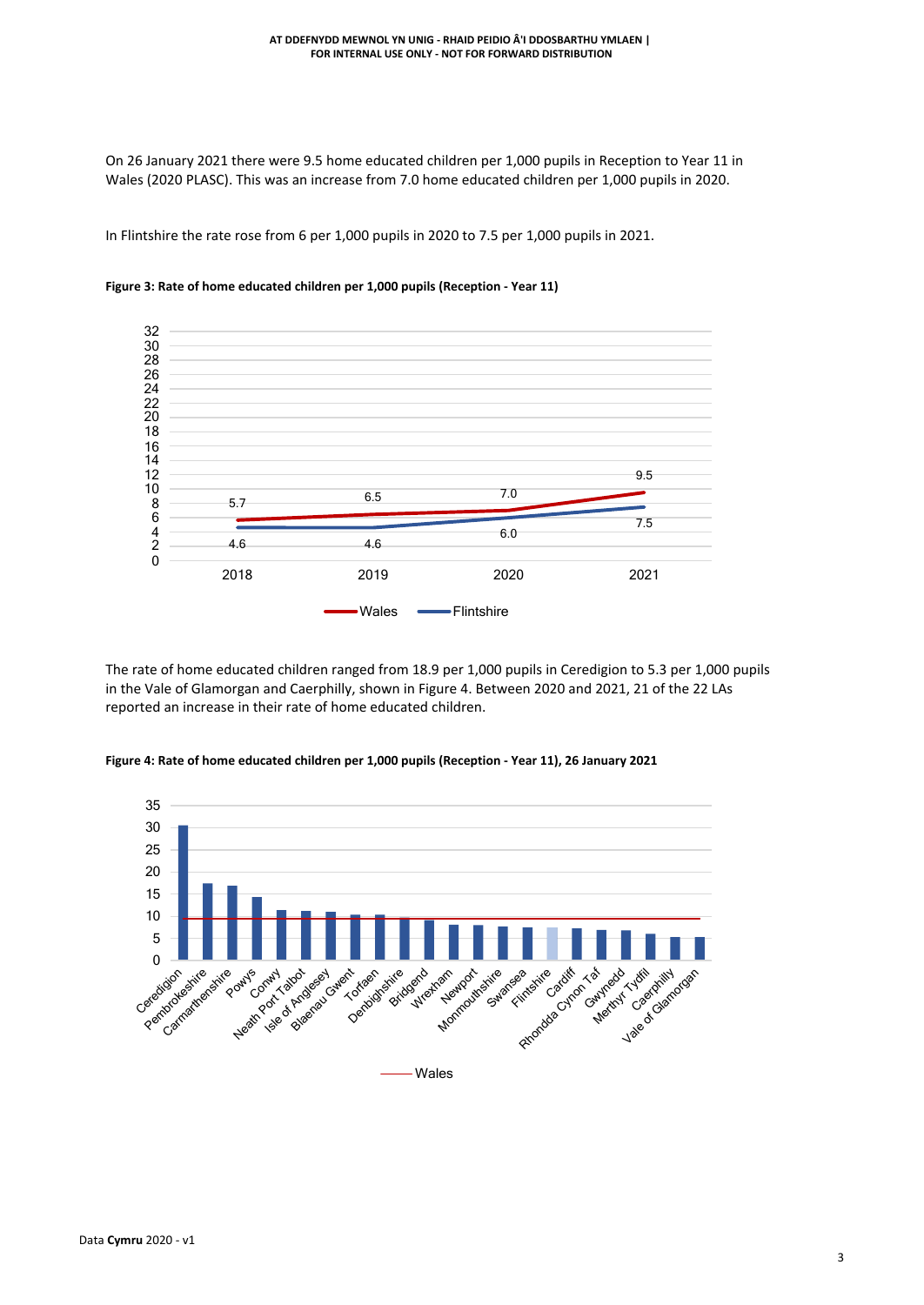90% of the home educated cohort in Flintshire had been previously enrolled at a school, compared to 87% for Wales, as shown in Figure 5.



## **Figure 5: Home educated cohort previously enrolled at a school, 26 January 2021**

Of the children that had been previously enrolled at a school, in Flintshire 92% had been enrolled at a LAmaintained school, 0% were from an independent school within the LA, and 8% had been educated outside of the LA area.

Across Wales, 92% had been previously enrolled at a LA-maintained school, 1% at an independent school, and 8% were educated outside of the LA, shown in Figure 6.

Figure 6: Home educated cohort previously enrolled at a maintained or independent school or outside the LA, 26 **January 2021**

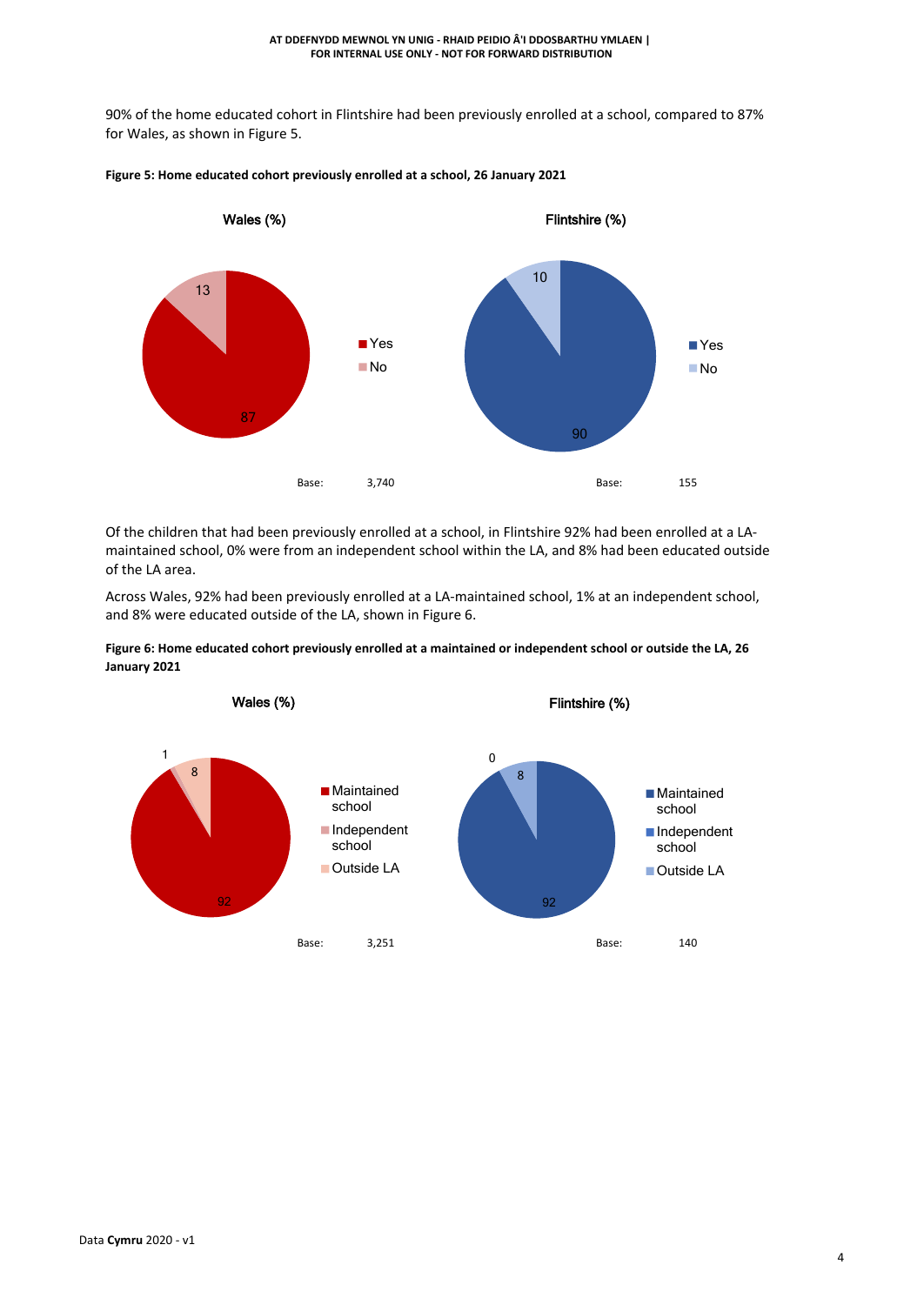#### **AT DDEFNYDD MEWNOL YN UNIG - RHAID PEIDIO Â'I DDOSBARTHU YMLAEN | FOR INTERNAL USE ONLY - NOT FOR FORWARD DISTRIBUTION**

Figure 7 shows the proportion of children in the cohort that became home educated in each year since 2007.





Figure 8 shows the proportion of the home educated cohort that became home educated in each month of the year.



### **Figure 8: Home educated cohort that became home educated in each month**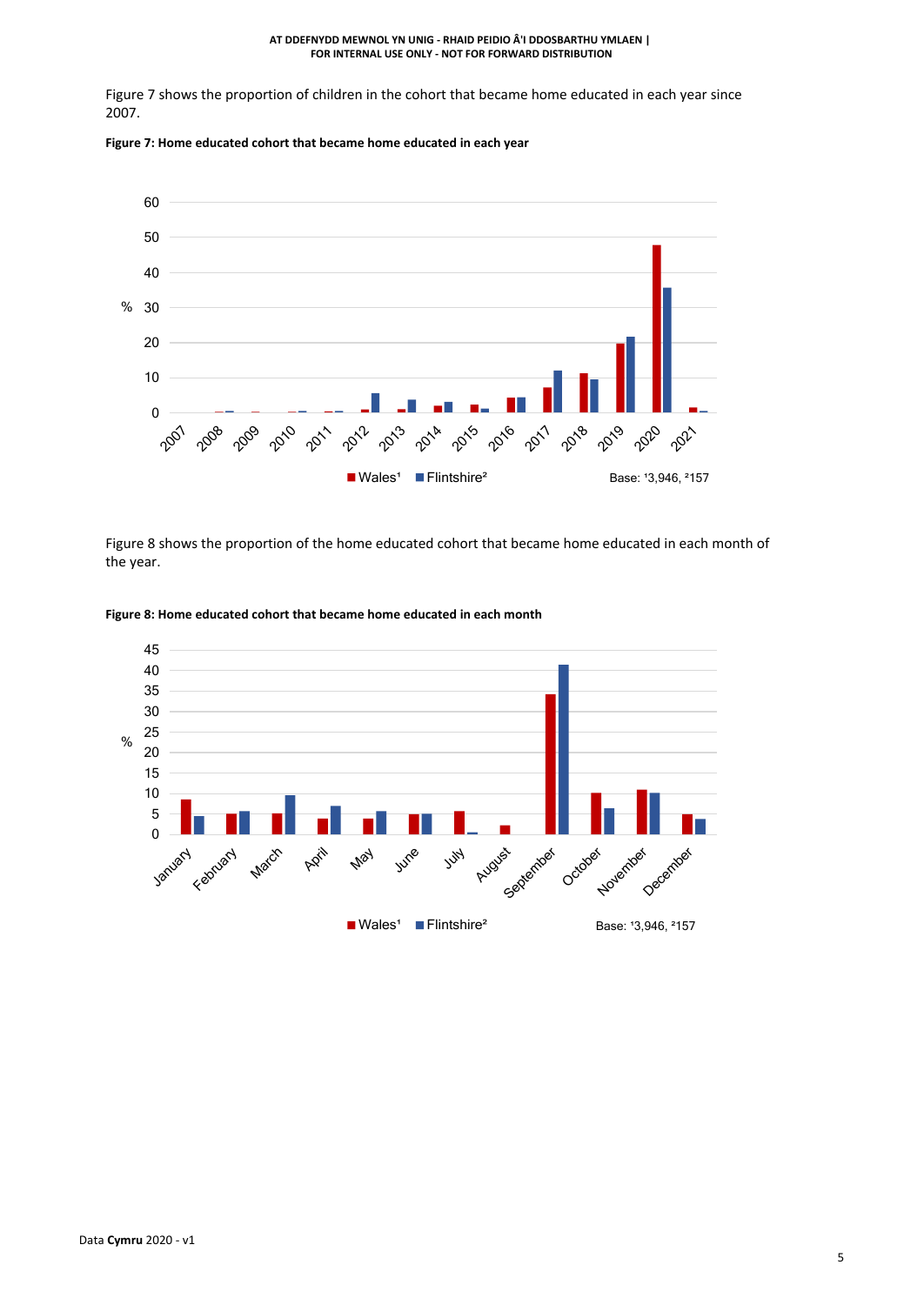#### **AT DDEFNYDD MEWNOL YN UNIG - RHAID PEIDIO Â'I DDOSBARTHU YMLAEN | FOR INTERNAL USE ONLY - NOT FOR FORWARD DISTRIBUTION**

Figure 9 shows the percentage of the cohort that became home educated in each year group (Nursery - Year 11).



### **Figure 9: Home educated cohort that became home educated in each year group**

Figure 10 shows the proportion of the cohort that became home educated during each Key Stage. The proportion of children becoming home educated in KS4 ranged from 19% in Merthyr Tydfil to 6% in Blaenau Gwent.



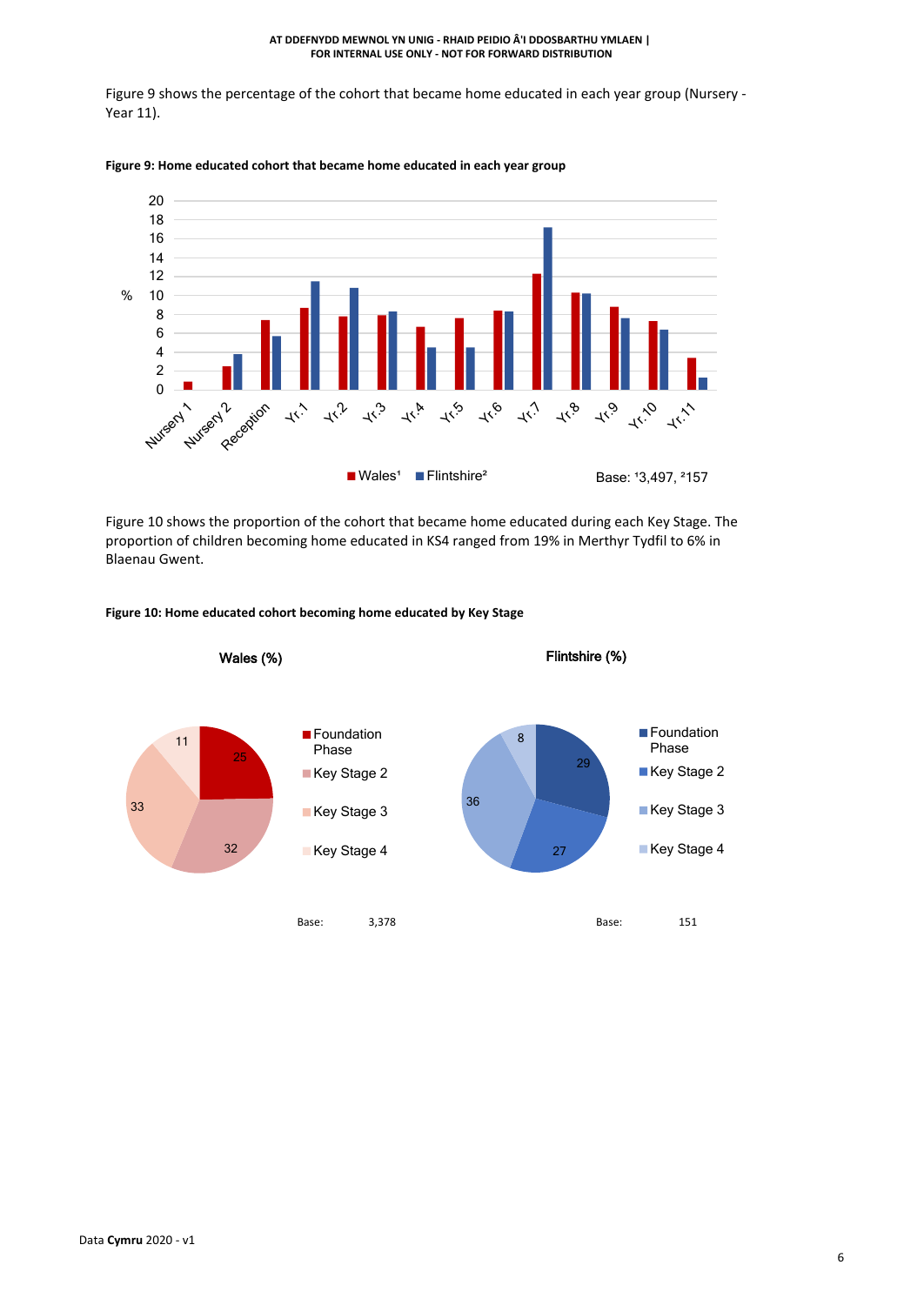Figure 11 shows the percentage of the cohort that were in each year group on 26 January 2021. For Wales there was a linear increase, with the exception of Year 4, from 3% in Reception to 15% in Year 11. 6% of the cohort were in Year 4, compared to 7% in Year 3. The highest proportion of home educated children were in Year 11 in 15 of the 22 LAs.



**Figure 11: Home educated cohort in each year group on 26 January 2021**

Figure 12 shows the proportion of home educated children in each Key Stage on 26 January 2021. 30% of the home educated cohort in Flintshire were in KS4, compared to 28% for Wales.



**Figure 12: Home educated cohort in each Key Stage on 26 January 2021**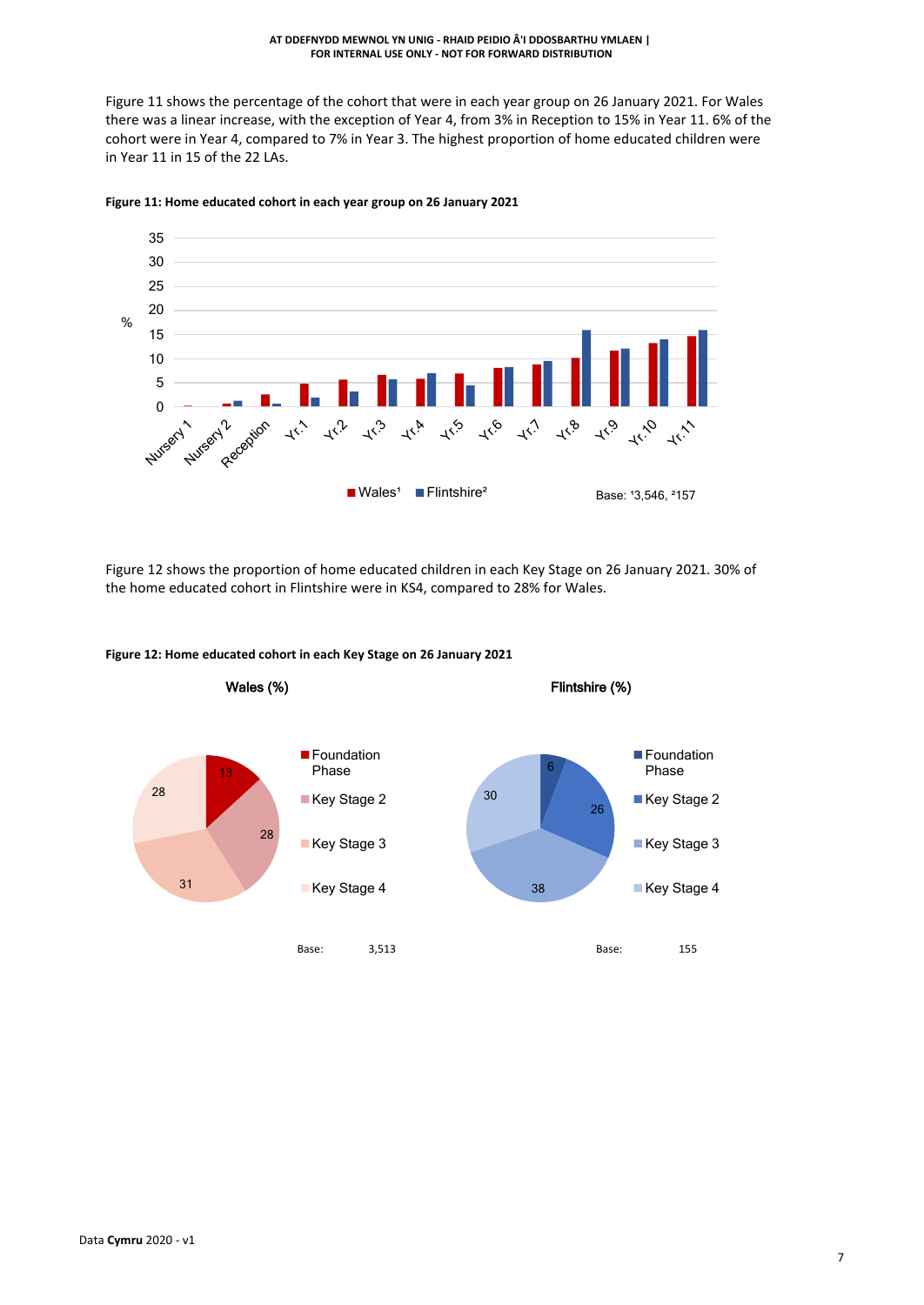Figure 13 shows the gender split of the home educated cohort, in Wales and in Flintshire. On 26 January 2021 there were more male than female home educated children in 13 LAs, more female than male home educated children in eight LAs, and an equal proportion of male and female home educated children in one LA.



**Figure 13: Home educated cohort by gender on 26 January 2021**

Figure 14 shows the home educated cohort split by gender and Key Stage in Wales and in Flintshire.



**Figure 14: Home educated cohort by gender and Key Stage on 26 January 2021**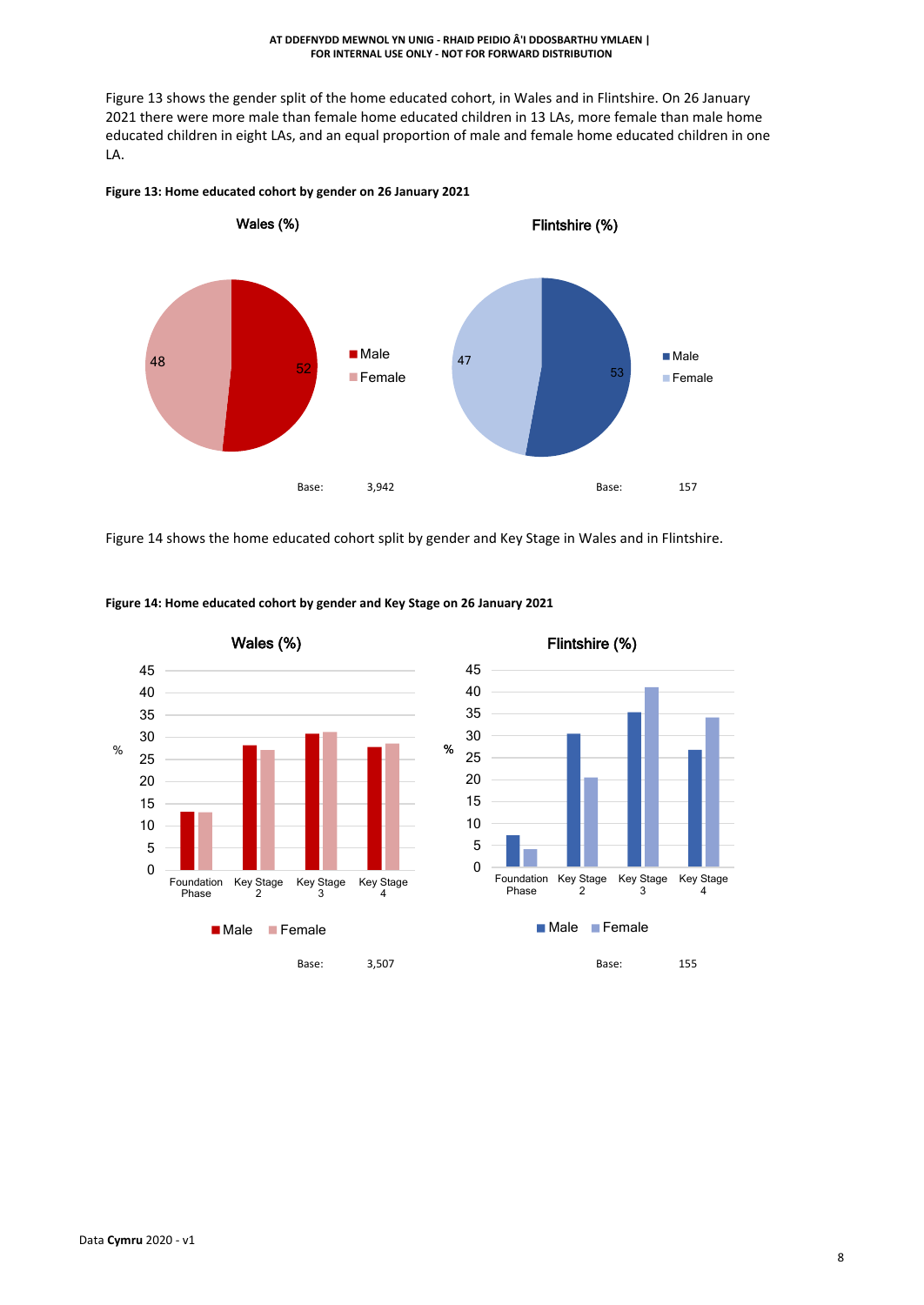Across Wales 53% of the cohort had received a visit from a LA officer with responsibility for home education in the previous 12 months, shown in Figure 15. Note this information was unknown or not reported for 14% of cases.



Figure 15: Home educated cohort that received a visit in the previous 12 months (to 26 January 2021)

## *Due to small numbers in some categories, subsequent charts show the data at Wales level only.*

Information about ethnic group was refused in <1% of cases and not obtained in 18% of cases. Of those where ethnic group was known, the percentage of the home educated cohort from different ethnic backgrounds is shown in Figure 16.

**Figure 16: Home educated cohort by ethnic group on 26 January 2021**

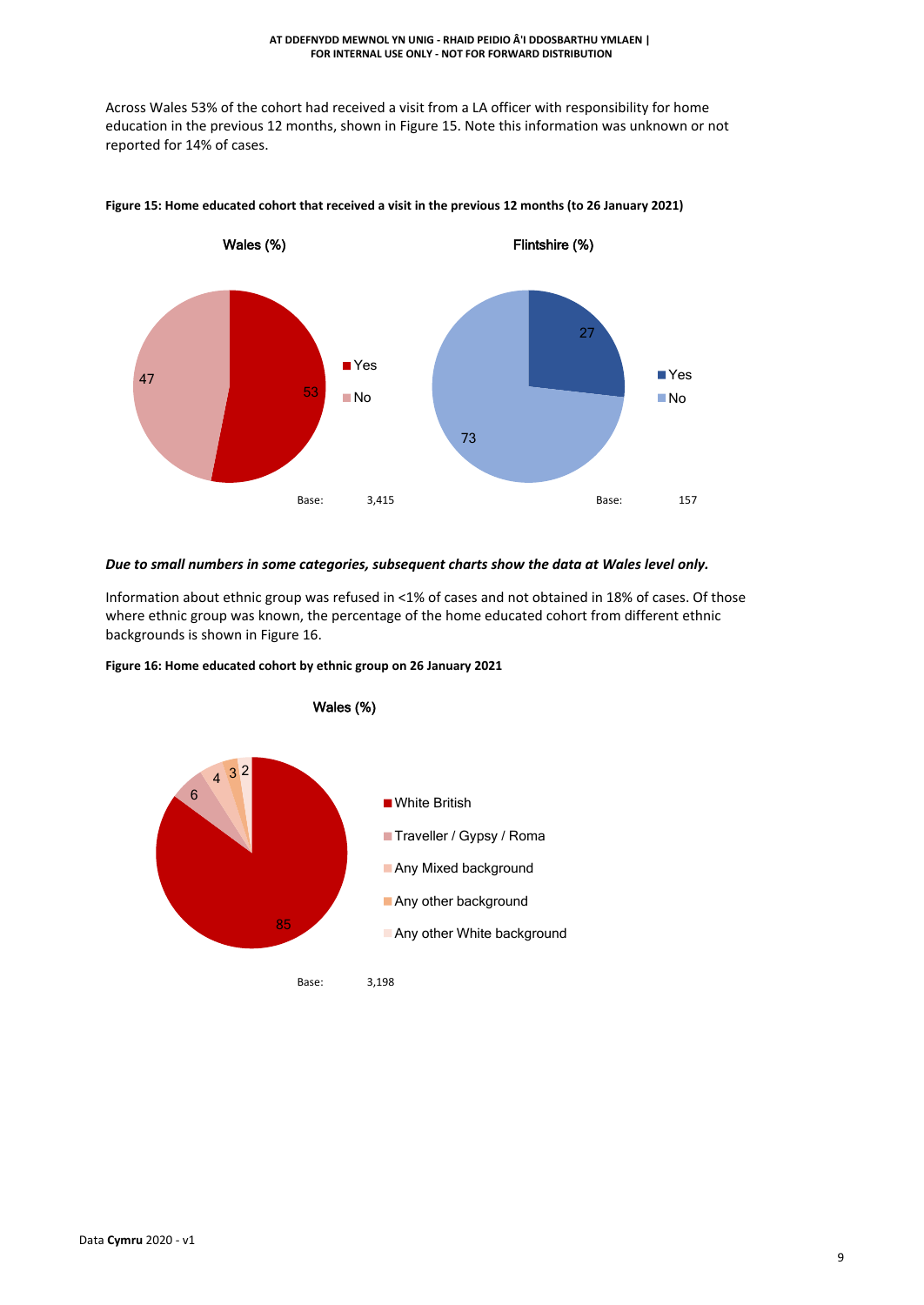**Figure 18: Home educated cohort by SEN/ALN status on 26**

As shown in Figure 17 and Figure 18, 9% of the home educated cohort had a statement of special educational needs (SEN) at the time they became home educated, and 11% had a statement of SEN on 26 January 2021. This data was unavailable for 18% / 34% of cases.



The proportion of the home educated cohort that was eligible for free school meals (eFSM) is shown in Figure 19. This data was not applicable to 16% of the cohort who had not been previously enrolled at a school, and was unknown for 16% of the cohort that had been previously enrolled.

**Figure 19: Home educated cohort eligible for free school meals (eFSM) on 26 January 2021**



**Figure 17: Home educated cohort by SEN/ALN**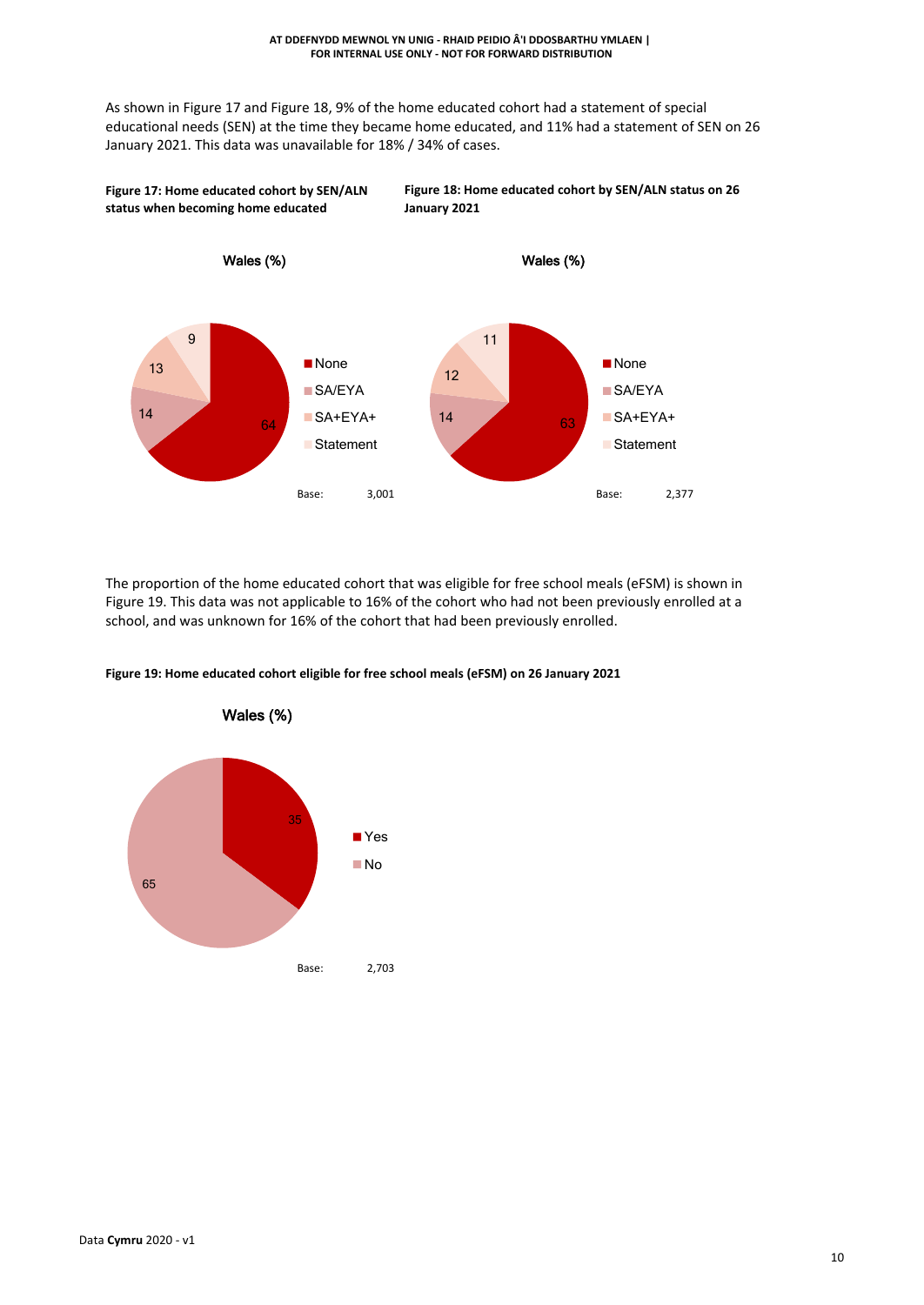#### **AT DDEFNYDD MEWNOL YN UNIG - RHAID PEIDIO Â'I DDOSBARTHU YMLAEN | FOR INTERNAL USE ONLY - NOT FOR FORWARD DISTRIBUTION**

# **The data collection also found that:**

- 94 children were known to be learning English as an additional language (EAL) across 15 LAs. EAL status was not reported for 29% of the cohort.
- 85 children across 10 LAs were known to have a first/main language "other" than Welsh and/or English. This information was not reported for 20% of cases.
- (SAO) was sent by the local education authority in relation to the current home education There were 41 cases across 7 LAs where a notice of intent to issue a school attendance order period. 1 SAO was actually issued in 1 LA. This information was not reported for 17% of cases.

- There were 12 home educated children registered on the Child Protection Register across 7 LAs. This information was not reported for 19% of cases.

- There were 44 home educated children registered as Children In Need across 10 LAs. This information was not reported for 25% of cases.
- where a reason was specified, Figure 20 shows the proportion of children recorded as being The reason for becoming home educated was not reported in 18% of cases. For the 3,228 cases home educated for each reason:

### **Figure 20: Reason for becoming home educated**

| %        |                                                                  |
|----------|------------------------------------------------------------------|
| 33       | Lifestyle / ideological / philosophical                          |
| 16       | Anxiety/concern due to COVID-19                                  |
| 10       | Anxious / phobic                                                 |
| 4        | School cannot provide appropriate SEN provision                  |
| 4        | <b>Bullying</b>                                                  |
| 3        | Child medical need                                               |
| 3        | School / parent / child relationship breakdown                   |
| 3        | Attendance / prosecution                                         |
| 3        | Parental preference (historic response option, no longer in use) |
| 1        | Religious beliefs                                                |
| 1        | Awaiting a place in school of choice                             |
| $\Omega$ | Parent medical need                                              |
| $\ast$   | Preferred school refused                                         |
| $\ast$   | School cannot provide appropriate language provision             |
| *        | Gender identity                                                  |
| *        | Racism                                                           |
| 0        | Homophobia                                                       |
| 18       | Other                                                            |
|          |                                                                  |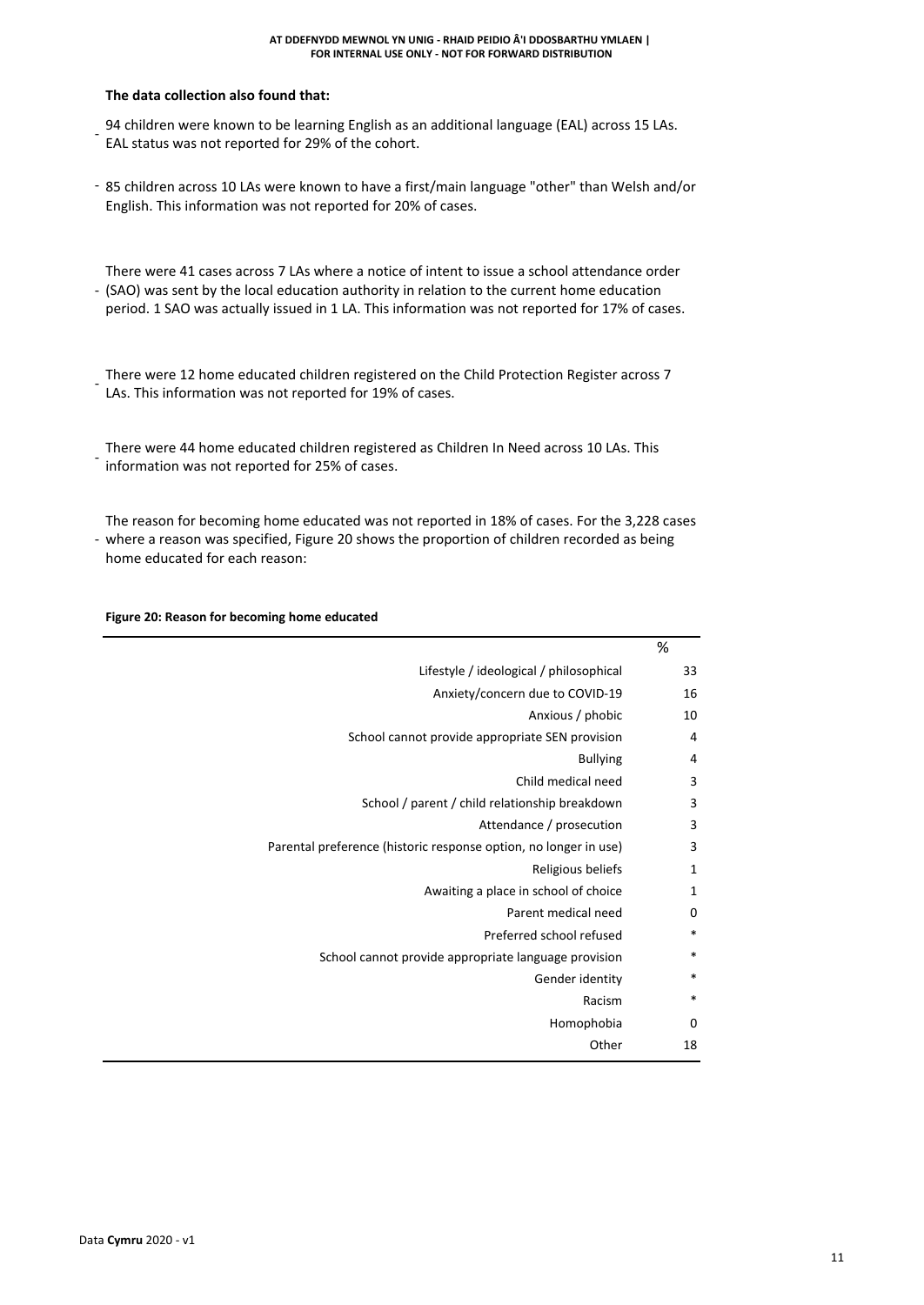# **Part 2: Formerly home educated children returning to school between 14 January 2020 - 26 January 2021**

As shown in Figure 21, in the year preceding the collection date, 643 children that were formerly home educated either returned to school or enrolled at a school for the first time. This ranged from 167 children in Cardiff to 0 children in Denbighshire and Powys.





# *Due to small numbers in some categories, subsequent charts show the data at Wales level only.*

Figure 22 shows the year group of those children that returned to school as at 26 January 2021. 11% of 'returners' were in the Foundation Phase, 30% in KS2, 36% in KS3 and 23% in KS4.



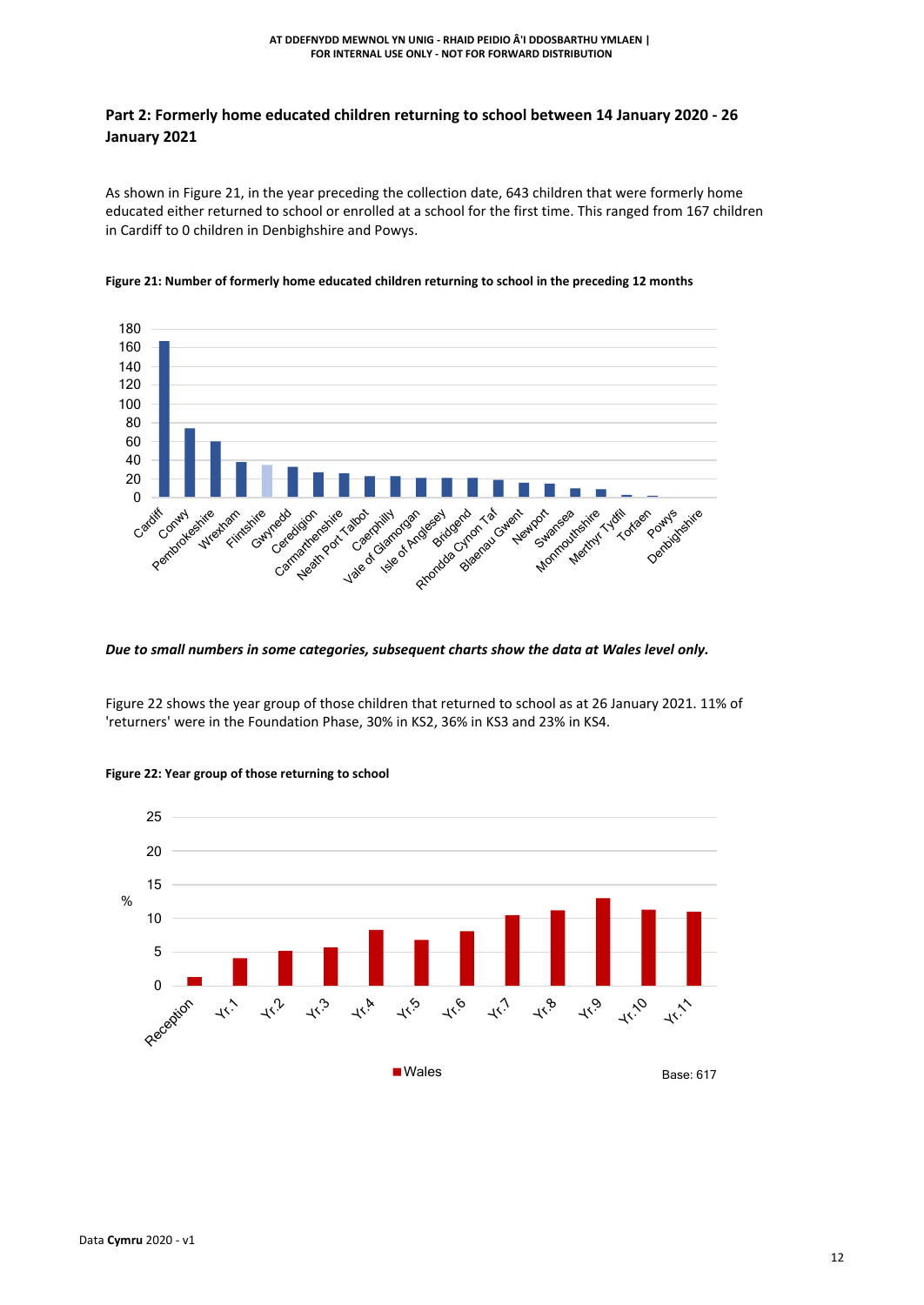49% of 'returners' were male and 51% were female, as shown in Figure 23.





Figure 24 shows the SEN status of the children returning to school. This information was unknown for 27% of 'returners'. Of those where SEN status was known, 8% had statements of SEN/ALN.



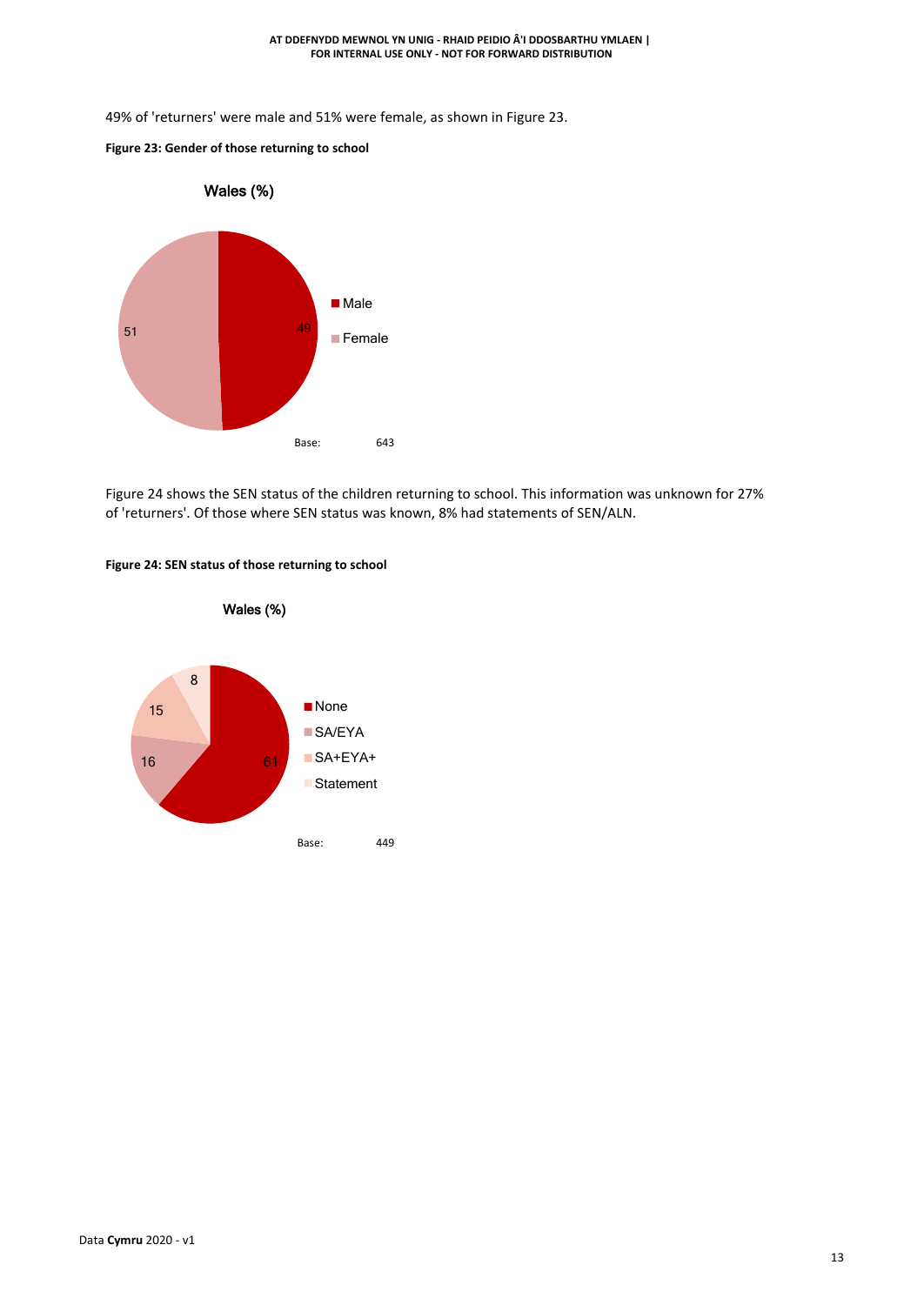# **Part 3: Children known to have become home educated between 15 January 2020 and 26 January 2021 (during the year)**

Of the 3,952 children known to be home educated in Nursery - Year 11 on 26 January 2021, 1,905 (48%) became home educated during the year. This compares to 1,096 (38%) children in the previous year (16 January 2019 – 14 January 2020).

As shown in Figure 25, 56 (36%) home educated children became home educated during the year in Flintshire, compared to 48 (39%) in the previous year.



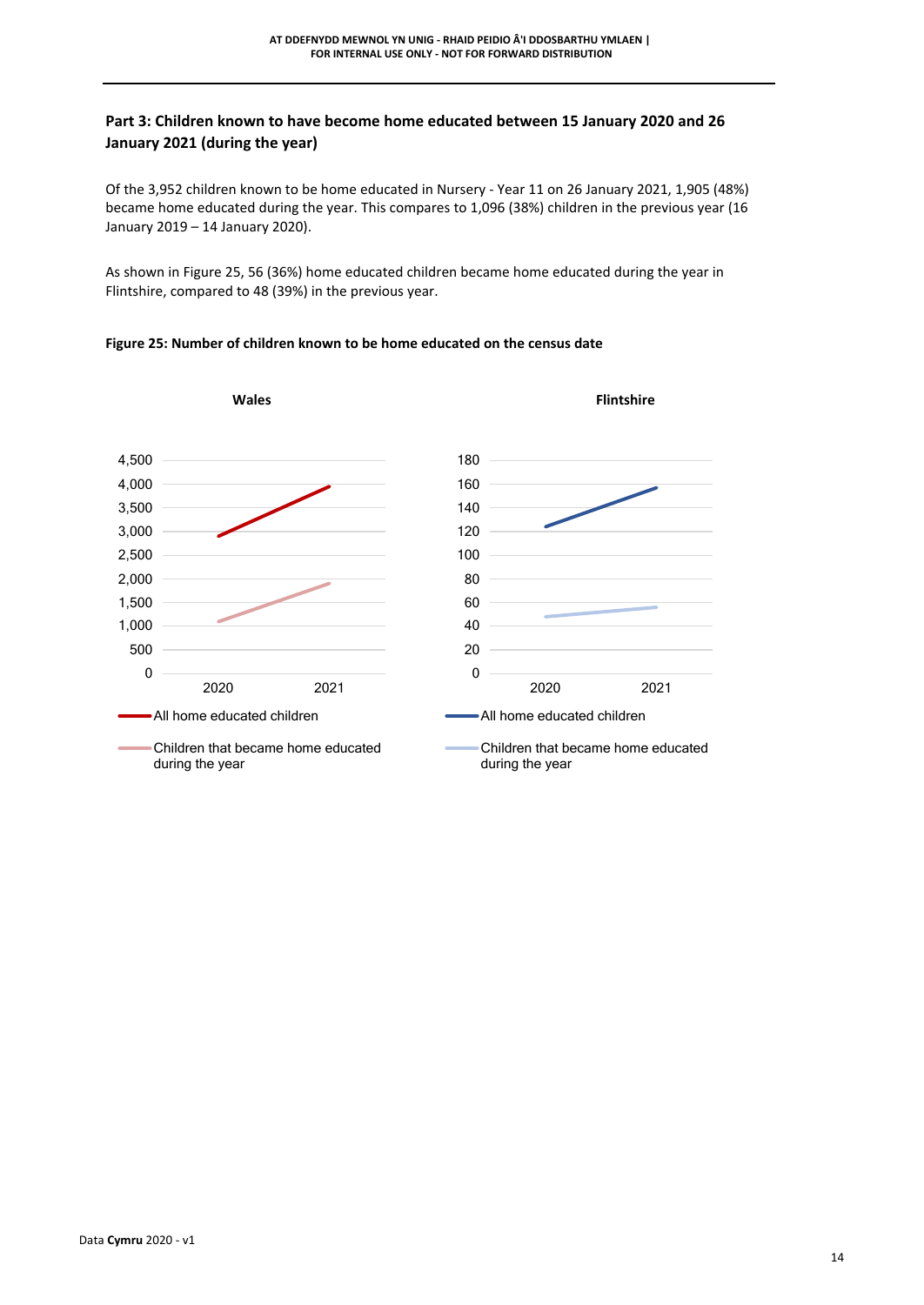Across LAs, the number of children that became home educated during the year ranged from 203 in Carmarthenshire to 14 in Merthyr Tydfil.





Figure 27 shows the proportion of children across Wales that became home educated between 15 January 2020 and 26 January 2021 by the month they became home educated.